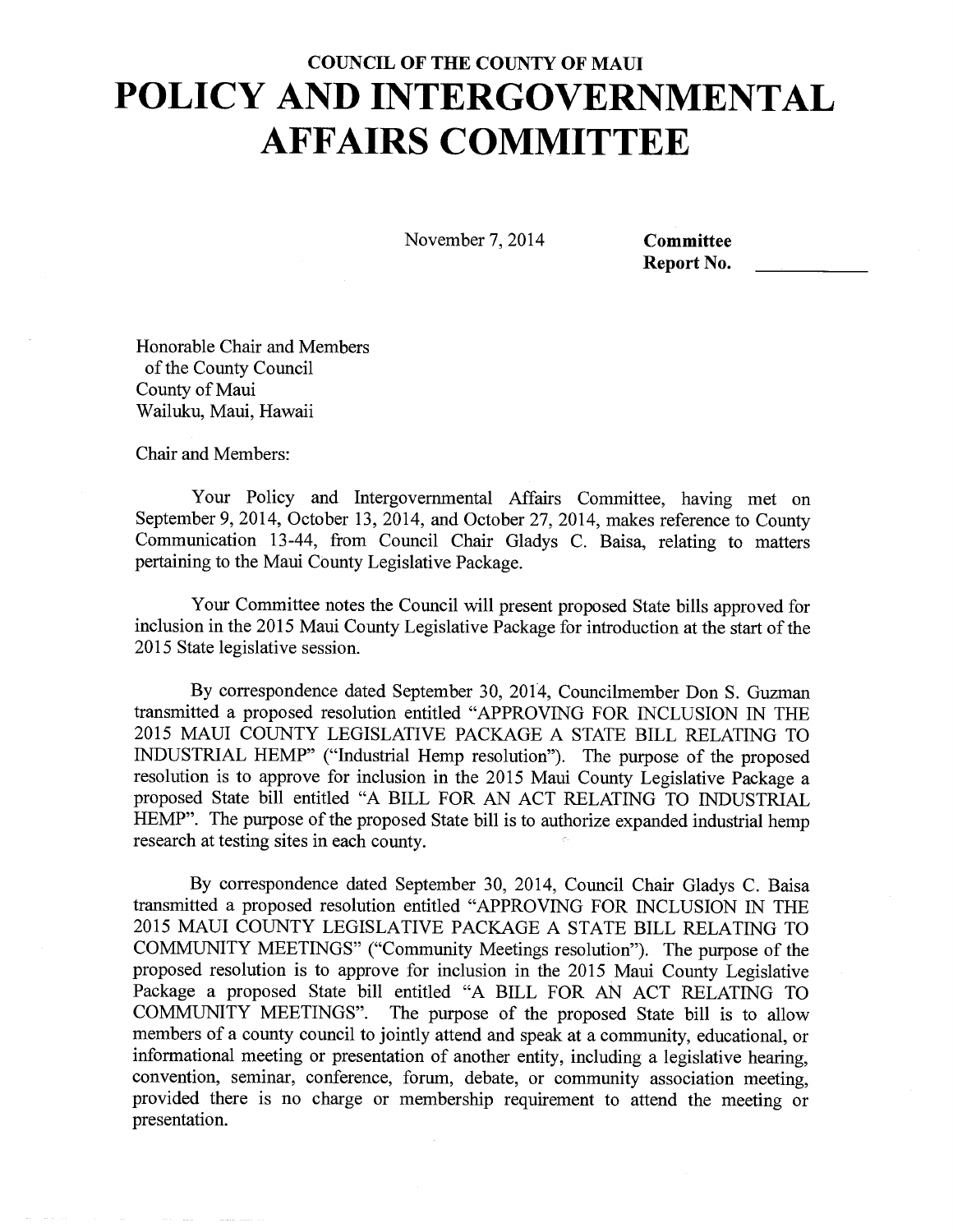Page 2

**Committee** Report No.

As noted in the proposed Industrial Hemp resolution, on February 7, 2014, President Obama signed into law the Agricultural Act of 2014, authorizing institutions of higher education and state departments of agriculture to grow industrial hemp for research purposes, if approved by state law. On April 30, 2014, Governor Abercrombie signed into law Act 56 (2014), approving a two-year industrial hemp research program at a single testing site.

Your Committee notes Act 56 (2014) authorized research relating to how the growth of industrial hemp may make soils and water more pristine and healthy by phytoremediation, or the use of green plants and their associated microorganisms to stabilize or reduce contamination in soils, sludges, sediments, surface water, or ground water. Act 56 (2014) also authorized research on the viability of industrial hemp as a biofuel feedstock, or a plant material that can be used to generate fuels such as biodiesel.

In addition to providing for a testing site in each county, the proposed State bill would also allow research on the best cultivars (cultivated varieties) for, and the viability of, industrial hemp as oil and oil products for human and livestock consumption, and as fiber for clothing and building materials.

Your Committee noted growing conditions on each island vary and, therefore, could provide distinct testing environments and priorities, and yield different results. Your Committee also noted expanded research opportunities would promote economic diversity and support the agricultural industry. Your Committee, therefore, recommended the proposed Industrial Hemp resolution be adopted.

With respect to the proposed Community Meetings resolution, current interpretations of the State Sunshine Law (Part I, Chapter 92, Hawaii Revised Statutes) limit county council members in their ability to attend a variety of community meetings. All nine Maui County Council members represent all County residents and are, therefore, interested in attending many types of community meetings on Lanai, Maui, and Molokai to engage with their constituents and learn about issues of concern.

Your Committee noted enactment of State legislation to allow county council members to attend community meetings without fear of violating the State Sunshine Law would promote greater transparency and accessibility in county government. However, your Committee expressed concerns that limiting application of the provision to only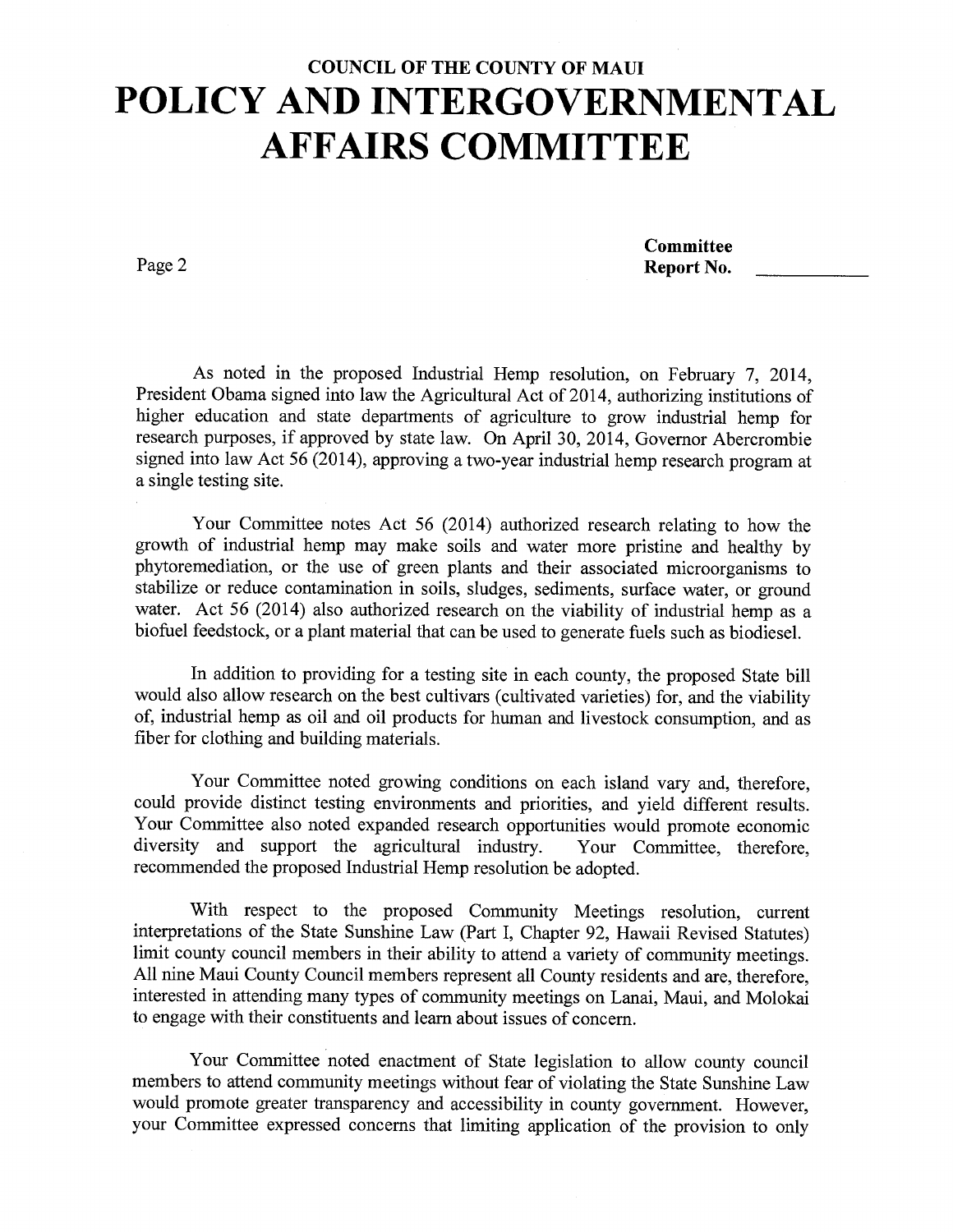Page 3

**Committee Report No.** 

those meetings or presentations for which there is no charge or membership requirement is too restrictive. Your Committee noted a strong desire for Council members to attend conferences hosted by entities such as the Hawaii State Association of Counties and National Association of Counties and other educational forums that may charge registration fees, without having to limit their number to less than a quorum.

At the request of the Chair of your Committee, the Department of the Corporation Counsel transmitted a revised proposed Community Meetings resolution deleting the limitation concerning a charge or membership requirement from the proposed State bill and inserting language to clarify this provision would apply to county councils, notwithstanding subsection 92-2.5(e), Hawaii Revised Statutes.

Your Committee recommended the revised proposed Community Meetings resolution be adopted.

Your Committee voted 7-0 to recommend adoption of the proposed Industrial Hemp resolution. Committee Chair Hokama, Vice-Chair Couch, and members Baisa, Carroll, Crivello, Guzman, and White voted "aye". Committee members Cochran and Victorino were excused.

Your Committee voted 8-0 to recommend adoption of the revised proposed Community Meetings resolution. Committee Chair Hokama, Vice-Chair Couch, and members Baisa, Cochran, Crivello, Guzman, Victorino, and White voted "aye". Committee member Carroll was excused.

Your Committee is in receipt of a revised proposed Industrial Hemp resolution, approved as to form and legality by the Department of the Corporation Counsel, incorporating nonsubstantive revisions.

Your Policy and Intergovernmental Affairs Committee RECOMMENDS the following:

1. That Resolution , attached hereto, entitled "APPROVING FOR INCLUSION IN THE 2015 MAUI COUNTY LEGISLATIVE PACKAGE A STATE BILL RELATING TO INDUSTRIAL HEMP", be ADOPTED; and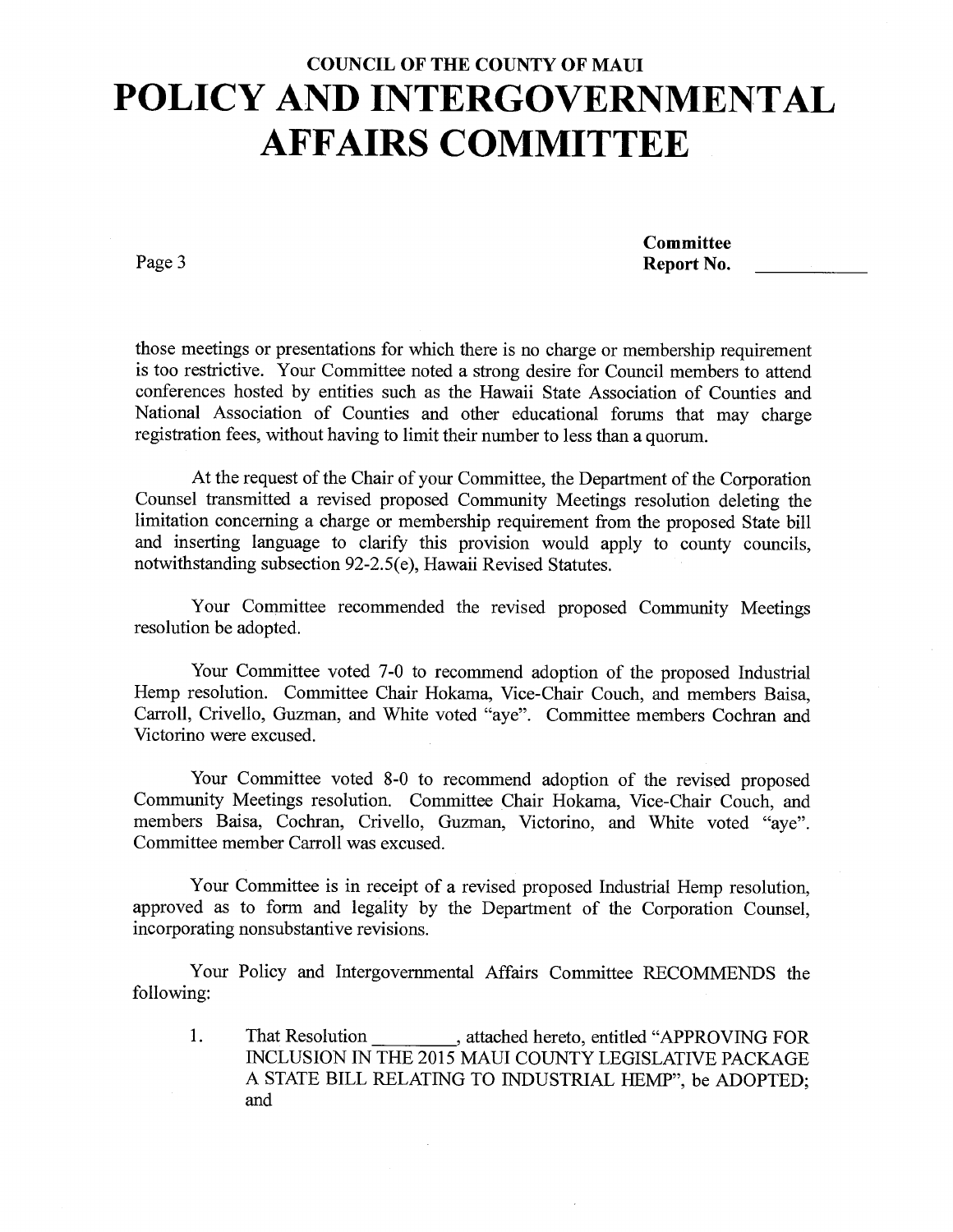Page 4

**Committee Report No.** 

2. That Resolution \_\_\_\_\_\_\_\_\_\_, attached hereto, entitled "APPROVING FOR INCLUSION IN THE 2015 MAUI COUNTY LEGISLATIVE PACKAGE A STATE BILL RELATING TO COMMUNITY MEETINGS", be ADOPTED.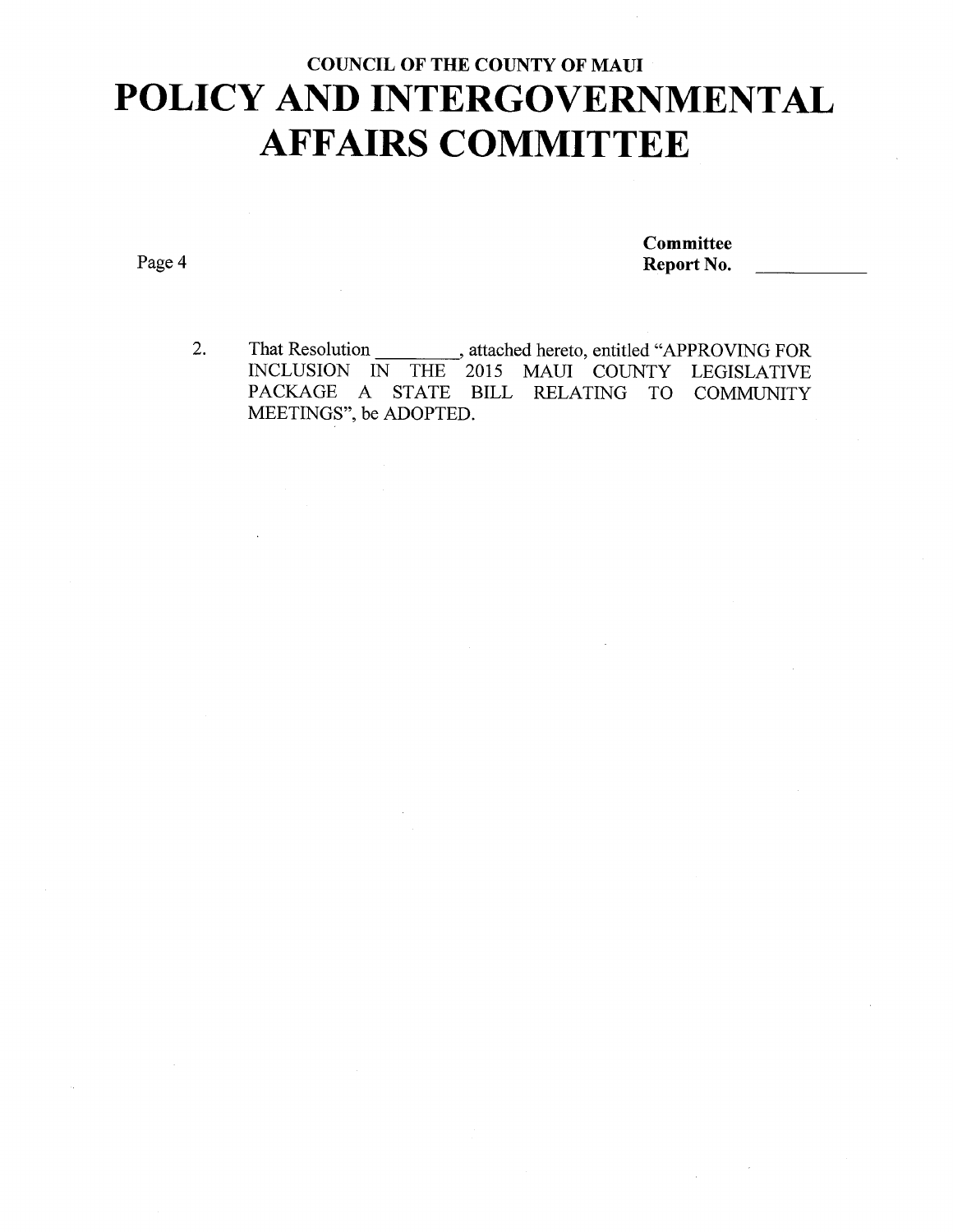Page 5

**Committee Report No.** 

This report is submitted in accordance with Rule 8 of the Rules of the Council.

G. RIKI HOKAMA, Chair

pia: cr: 14004(1)aa: cmn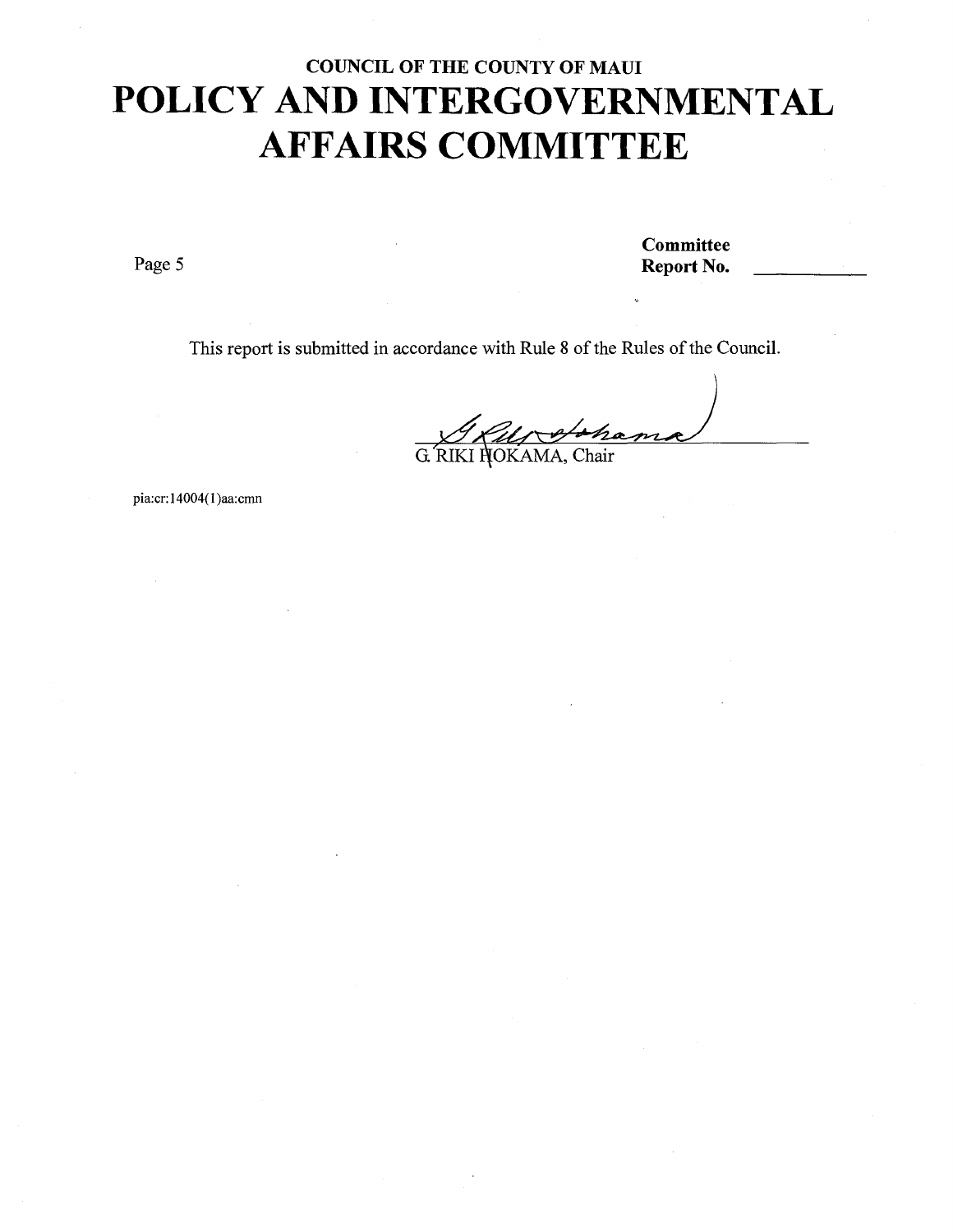# **Resolution**

**No.** 

#### APPROVING FOR INCLUSION IN THE 2015 MAUI COUNTY LEGISLATIVE PACKAGE A STATE BILL RELATING TO INDUSTRIAL HEMP

WHEREAS, industrial hemp is a \$500,000,000 industry in the United States, and hemp fibers are used to make thousands of different items, including fabrics, yarns, carpeting, home furnishings, construction materials, foods, body-care products, and auto parts; and

WHEREAS, Federal law had previously prohibited cultivation of industrial hemp, but on February 7, 2014, President Obama signed into law the Agricultural Act of 2014, authorizing institutions of higher education and state departments of agriculture to grow industrial hemp for research purposes, if approved by state law; and

WHEREAS, on April 30, 2014, Governor Abercrombie signed into law Act 56 (2014), approving a two-year industrial hemp research program at a single testing site; and

WHEREAS, enactment of State legislation authorizing industrial hemp research at testing sites in each county would yield better research results; now, therefore,

BE IT RESOLVED by the Council of the County of Maui:

- 1. That the proposed State bill, attached as Exhibit "A", to authorize industrial hemp research at testing sites in each county, is approved for inclusion in the 2015 Maui County Legislative Package; and
- 2. That certified copies of this resolution be transmitted to the Mayor, County of Maui; the Governor, State of Hawaii; the Senate President, State of Hawaii; and the Speaker of the House of Representatives, State of Hawaii.

APPROVED AS TO FORM AND LEGALITY

Deputy Corporation Counsel County of Maui paf: scb:14-231b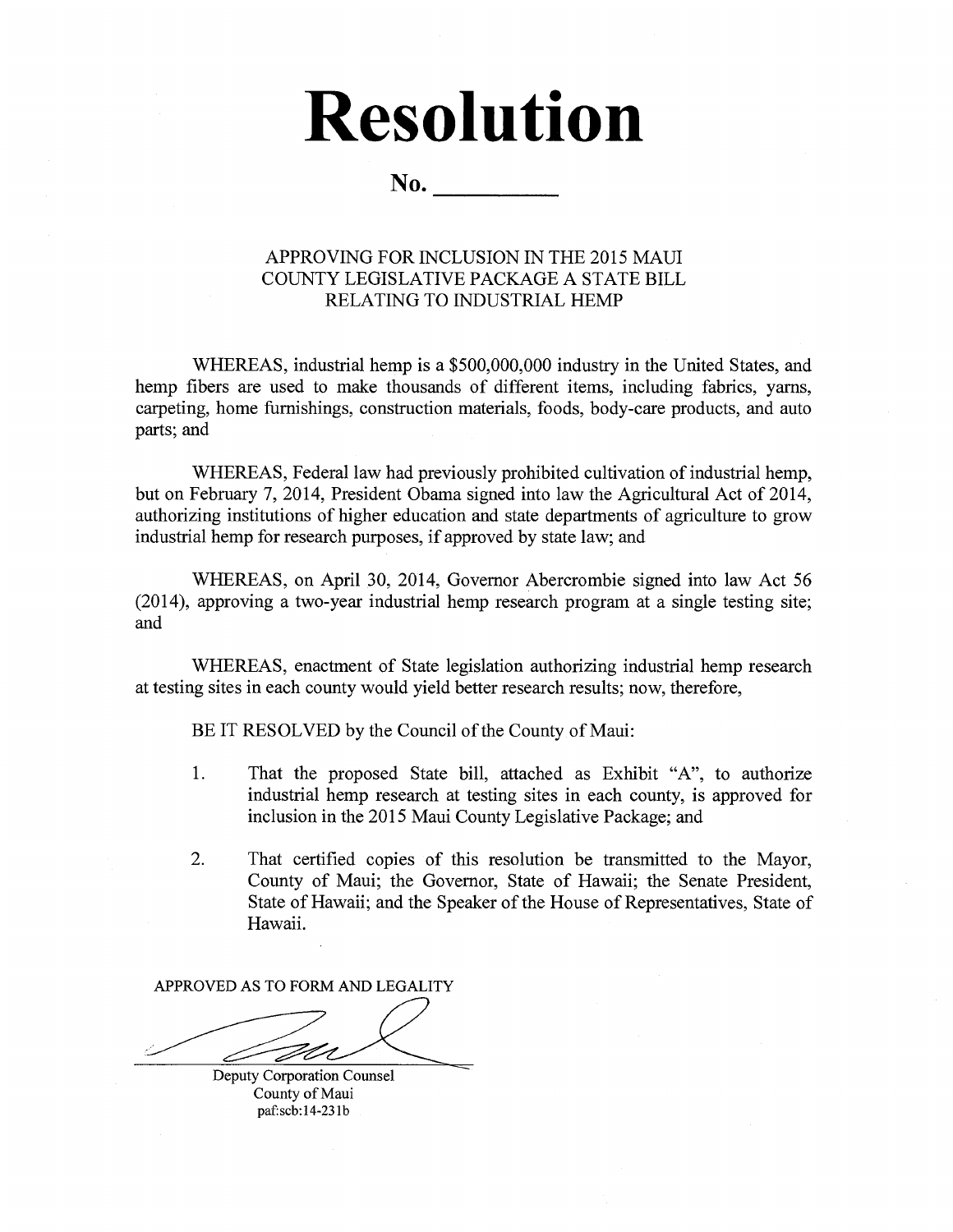# \_.B. NO.\_\_\_

## **A BILL FOR AN ACT**

#### RELATING TO INDUSTRIAL HEMP.

#### **BE IT ENACTED BY THE LEGISLATURE OF THE STATE OF HAWAII:**

1 SECTION 1. Act 56, Session Laws of Hawaii 2014, is amended 2 by amending section 1 to read as follows:

3 "SECTION 1. The legislature finds that Section 7606 of the 4 United States Agricultural Act of 2014 authorizes institutions 5 of higher education and state departments of agriculture to 6 conduct industrial hemp research. The legislature also finds 7 that industrial hemp can be grown or cultivated for research 8 purposes.

9 The legislature further finds that the State will benefit 10 from research for phytoremediation, which is the 11 environmentally-friendly science of using plants and trees to 12 remove toxins in the soil, such as metals, pesticides, solvents, 13 explosives, and crude oil. These toxins can be reduced by 14 planting specific plants and trees, called hyper-accumulators, 15 in polluted areas. Specifically, these plants and trees draw in 16 the toxins, along with beneficial nutrients, through their roots 17 as nourishment and concentrate them in their stems, shoots, and 18 leaves, which can then be harvested and disposed of safely. The

 $\text{EXHIBIT}$ <sup>"</sup> $A$ <sup>"</sup>  $P$   $P$ <sup>18</sup>  $P$ <sup>18</sup>  $P$ <sup>18</sup>  $P$ <sup>18</sup>  $P$ <sup>18</sup>  $P$ <sup>18</sup>  $P$ <sup>18</sup>  $P$ <sup>18</sup>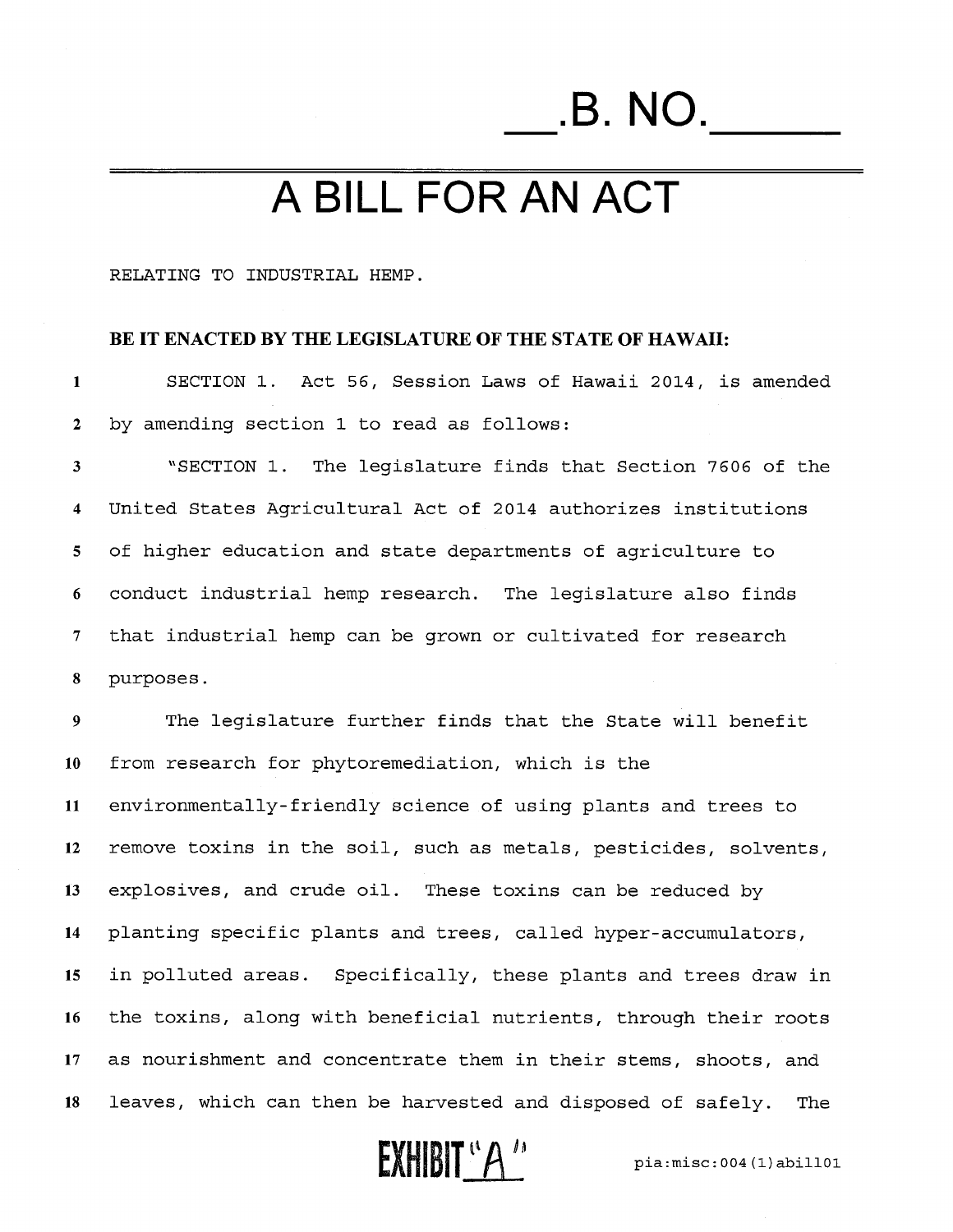Page 2

#### 1 nutrient uptake process leaves a clean, balanced, and nutrient rich soil, which can then be safely used for agriculture or 3 improving conservation habitats.

**.B. NO.** 

The legislature additionally finds that hemp is a superior phytoremediator because it grows quickly and can extract toxins without the need to remove any of the contaminated topsoil. 7 Other factors that make hemp a superior phytoremediator are its ability to grow unaffected by the toxins it accumulates, its fast rate of absorption, and its ability to bind compound 10 contaminants from the air and the soil. A factor that makes the 11 State a particularly compelling candidate for hemp-based phytoremediation is that the State's extensive agricultural operations in the past have left toxins in vast tracts of land. Phytoremediation will remove those toxins.

The legislature also finds that industrial hemp is an environmentally friendly and efficient feedstock for biofuel. Biodiesel plants already in existence in the State are capable of meeting eight per cent of the State's biodiesel needs for ground transportation. These biodiesel plants could increase their efficiency by utilizing industrial hemp as a feedstock, thus reducing the State's reliance on imported fuel.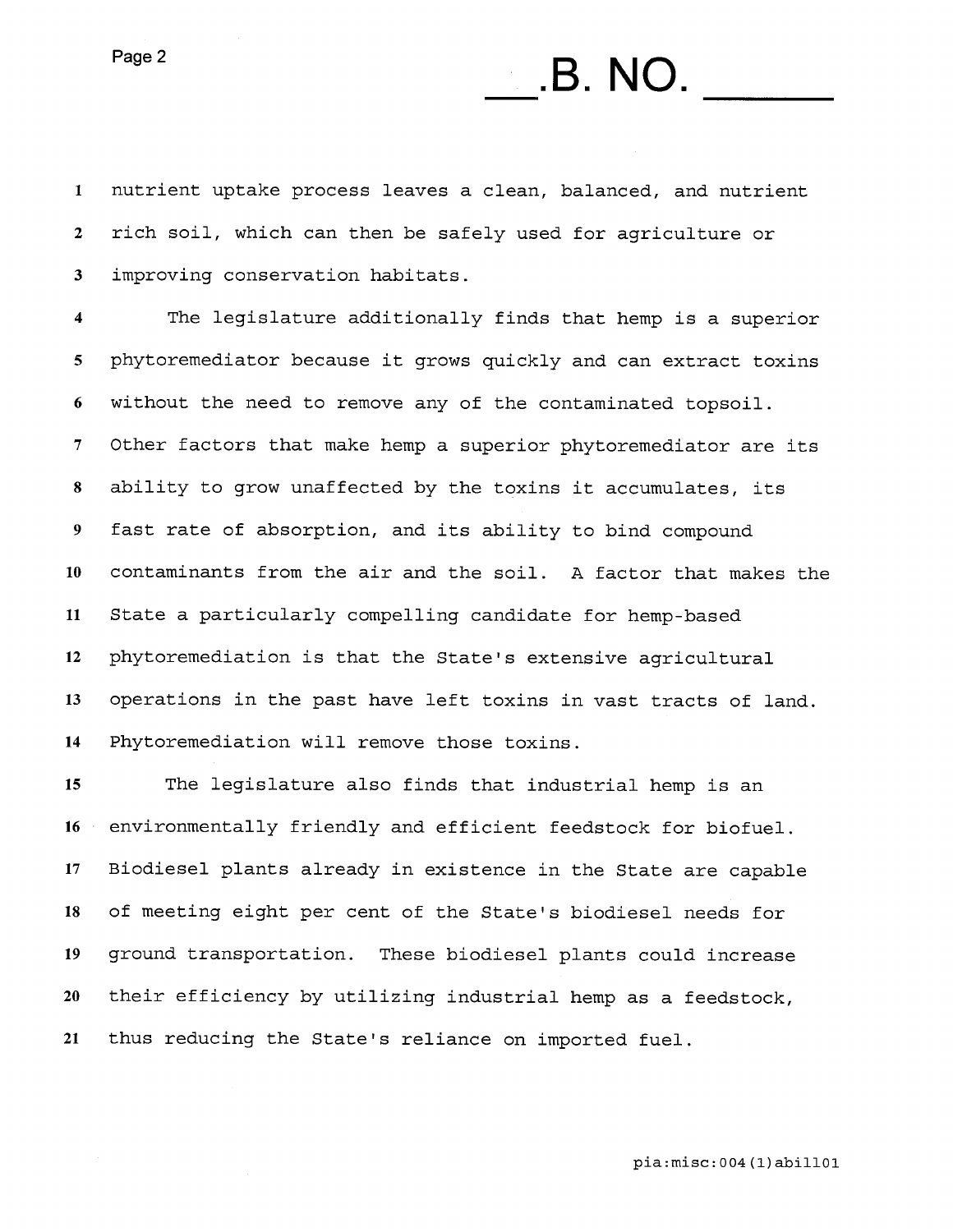Page 3

# **.B. NO.**

| $\mathbf{1}$            | The legislature also finds that industrial hemp has great        |
|-------------------------|------------------------------------------------------------------|
| $\mathbf{2}$            | potential as a component of manufacturing products, such as hemp |
| 3                       | oil for human and livestock consumption and hemp fiber for       |
| $\overline{\mathbf{4}}$ | clothing and building materials.                                 |
| 5                       | The legislature recognizes that tri-cropping industrial          |
| 6                       | hemp, such as rotating hemp crops on the same location between   |
| $\overline{7}$          | hemp cultivars for seed oil production, fiber products, and      |
| 8                       | biofuel, maximizes the potential for hemp production.            |
| 9 <sup>°</sup>          | The legislature also finds that different hemp cultivars         |
| 10                      | are appropriate for different end uses, and each cultivar is     |
| 11                      | best grown in a location specific for that cultivar.             |
| 12                      | The purpose of this Act is to authorize an industrial hemp       |
| 13                      | research program in each county, established by the dean of the  |
| 14                      | college of tropical agriculture and human resources at the       |
| 15                      | University of Hawaii at Manoa [to establish a two year           |
| 16                      | industrial hemp remediation and biofuel crop research program],  |
| 17                      | working in conjunction with the director of the State department |
| 18                      | of agriculture."                                                 |
| 19                      | SECTION 2. Act 56, Session Laws of 2014, is amended by           |
| 20                      | amending section 2 to read as follows:                           |
| 21                      | "(a) The dean of the college of tropical agriculture and         |
| 22                      | human resources at the University of Hawaii, working in          |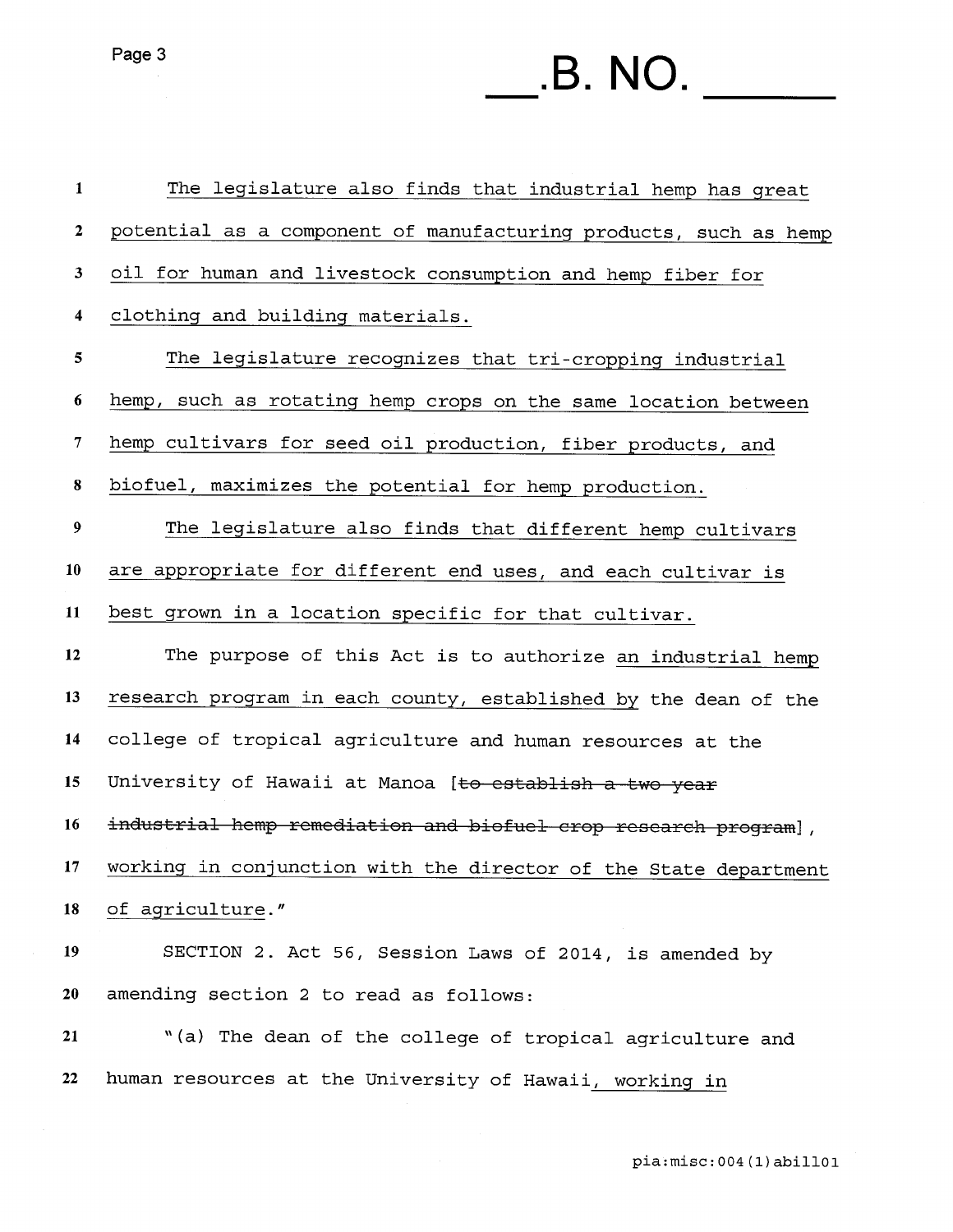Page 4

# **.B. NO.**

| $\mathbf{1}$            | conjunction with the director of the State department of             |
|-------------------------|----------------------------------------------------------------------|
| $\mathbf{2}$            | agriculture, may establish a two-year industrial hemp                |
| 3                       | [remediation and biofuel crop] research program in each county       |
| $\overline{\mathbf{4}}$ | that shall include the authority to grow or cultivate industrial     |
| 5 <sub>5</sub>          | hemp in accordance with the requirements established under           |
| 6                       | section 7606 of the federal Agricultural Act of 2014 (Public Law     |
| $\overline{\tau}$       | 113-79) [ <del>, provided that the</del> ]. The authority to grow or |
| $\bf{8}$                | cultivate industrial hemp under this Act shall only apply to         |
| $\boldsymbol{9}$        | industrial hemp grown or cultivated for the research program         |
| 10                      | established under this Act. [Through the research program, the       |
| 11                      | dean may determine how soils and water may be made more pristine     |
| 12                      | and healthy by phytoremediation, removal of contaminants, and        |
| 13                      | rejuvenation through the growth of industrial hemp, as well as       |
| 14                      | the viability of industrial hemp as a biofuel feedstock.}            |
| 15                      | The research program shall use four test sites, one in each          |
| 16                      | county, to grow and cultivate industrial hemp. The dean of the       |
| 17                      | college of tropical agriculture and human resources at the           |
| 18                      | University of Hawaii, working in conjunction with the director       |
| 19                      | of the State department of agriculture, shall determine which        |
| 20                      | test shall be conducted in each county. Funding for the program      |
| 21                      | at each test site may be provided by a federal, state, county,       |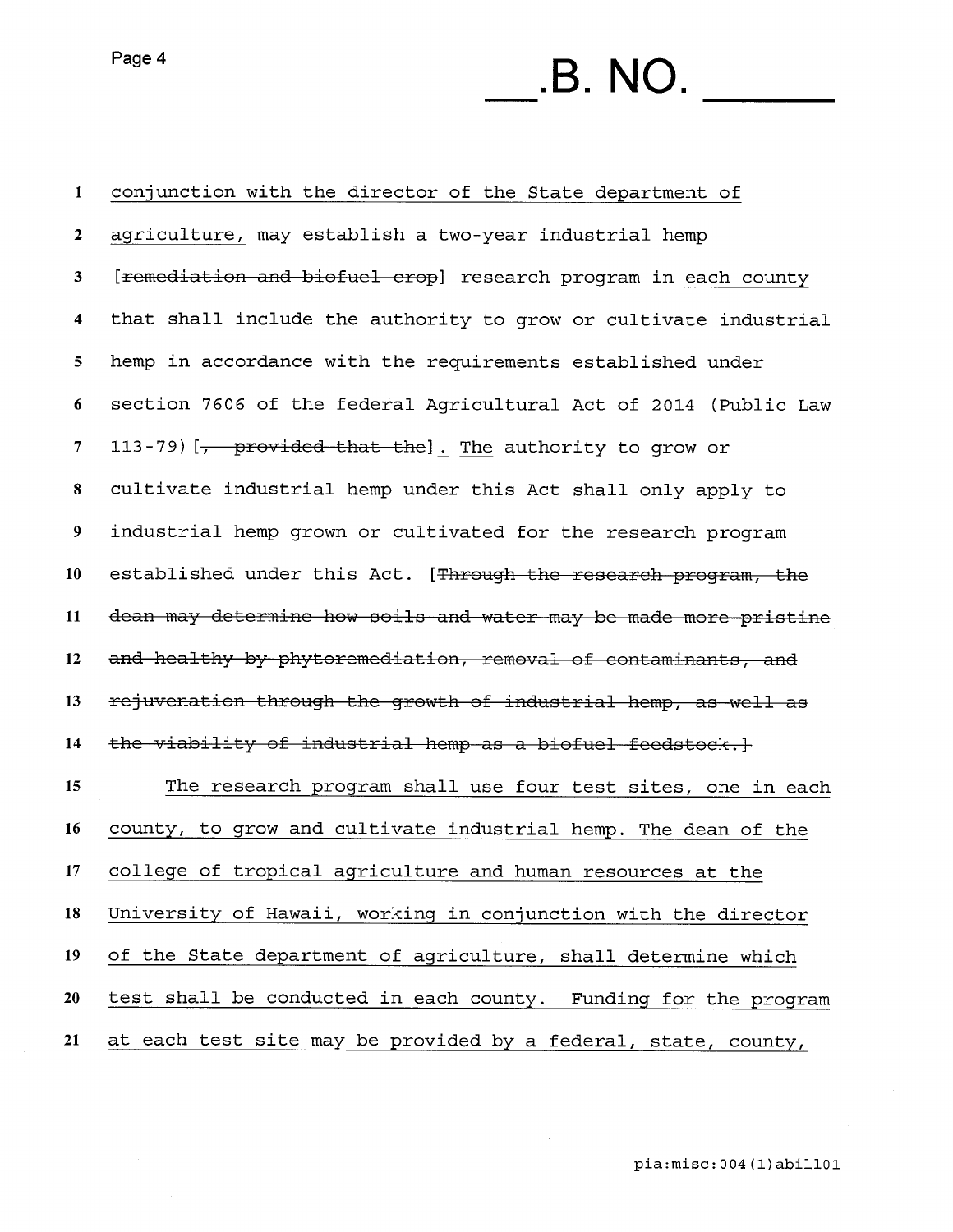## Page 5 **.B. NO.**

| 1                | or private entity, solely or collaboratively, as determined by |
|------------------|----------------------------------------------------------------|
| $\boldsymbol{2}$ | the dean and the director.                                     |
| 3                | The testing goal of the research program in each county may    |
| 4                | be to determine either:                                        |
| 5                | (1) How soils and water may be made more pristine and          |
| 6                | healthy by phytoremediation, removal of contaminants, and      |
| 7                | rejuvenation through the growth of industrial hemp, as well    |
| 8                | as the viability of industrial hemp as a biofuel feedstock;    |
| 9                | or                                                             |
| 10               | (2) The best cultivars for, and the viability of,              |
| 11               | industrial hemp as oil and oil products for human and          |
| 12               | livestock consumption and as fiber for clothing and            |
| 13               | building materials. Tri-cropping methodology, sequentially     |
| 14               | growing crops for seed oil, fiber, and energy products, may    |
| 15               | be implemented for tests under this subsection.                |
| 16               | (b) The dean and director may work in collaboration with       |
| 17               | the United States Army Corps of Engineers, its affiliates, and |
| 18               | the department of molecular biosciences and bioengineering at  |
| 19               | the University of Hawaii John A. Burns school of medicine to   |
| 20               | determine the viability of industrial hemp as a biofuel        |
| 21               | feedstock and for any other purpose set forth in this          |
| 22               | subsection, as appropriate.                                    |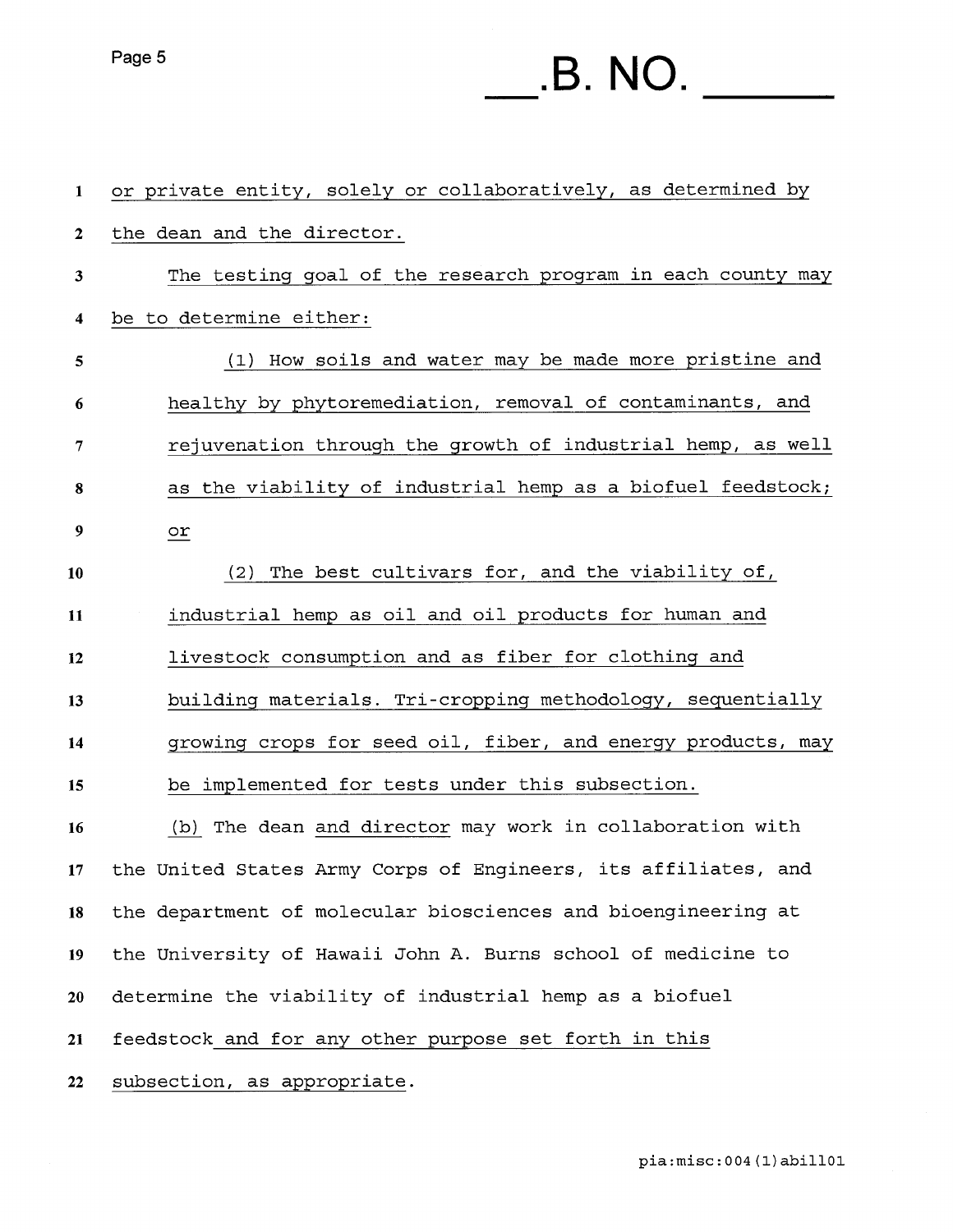## $P\text{age 6}$  **. B. NO.**

1 [(b) (c) The department of agriculture shall certify that 2 the seed stock to be used in the research program is for growing 3 industrial hemp. The research program established under 4 subsection (a) shall only use industrial hemp seed stock that is 5 certified by the department of agriculture. If the seed stock 6 cannot be verified by the department of agriculture as 7 industrial hemp seed stock, the dean shall not commence the 8 growing or cultivation of industrial hemp for the research 9 program. 10 [(c) The research program shall use only one test site to 11 grow and cultivate industrial hemp.] 12 (d) [The dean of the college of tropical agriculture and 13 human-resources at the University of Hawaii shall submit a] A 14 final report for each testing site concerning all tests 15 performed under this section, including any proposed 16 legislation, shall be submitted to the legislature no later than 17 [twenty days prior to the convening of the regular session of 18 2016 on the following:] three years after the date testing is 19 initiated at that site, or by July 1, 2018, whichever is 20 earlier. For purposes of this subsection, testing is initiated 21 on the day the first hemp seed is planted at a test site.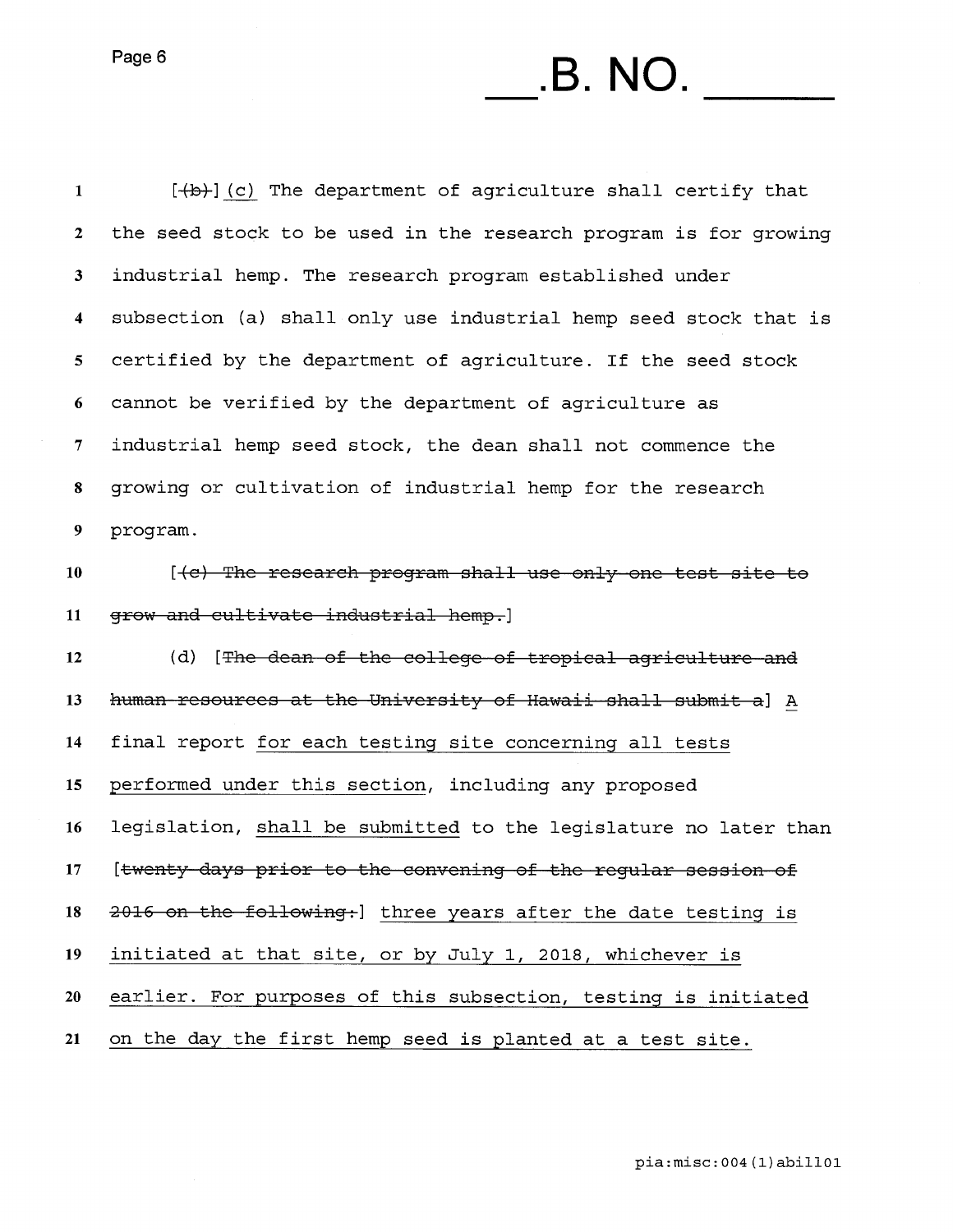## Page 7 **.B. NO.**

| $\mathbf{1}$     | (e) For testing under subsection (a)(1), the report shall   |
|------------------|-------------------------------------------------------------|
| $\boldsymbol{2}$ | include the following:                                      |
| 3                | (1)<br>The rate of contamination uptake from soil and       |
| $\boldsymbol{4}$ | water;                                                      |
| 5                | (2)<br>The mode of efficient uptake from soil and water;    |
| 6                | (3)<br>The rate of carbon fixation in the Calvin cycle;     |
| 7                | (4)<br>The locations in the roots, stems, leaves, and       |
| 8                | flowers of the plants at which contaminants are fixated;    |
| 9                | (5)<br>What contaminants are stabilized in the plants;      |
| 10               | (6)<br>What contaminants on the site need additional        |
| 11               | treatment in order to make the soil or water healthy and    |
| 12               | pristine;                                                   |
| 13               | (7)<br>A baseline for plants cultivated in a clean soil;    |
| 14               | (8)<br>The viability of industrial hemp as a biofuel        |
| 15               | feedstock; and                                              |
| 16               | (9)<br>Any other data deemed important by the dean and      |
| 17               | director.                                                   |
| 18               | $[+e+]$ (f) For testing under subsection (a)(2), the report |
| 19               | shall include the following:                                |
| 20               | (1)<br>The cultivars chosen and reasons for selection;      |
| 21               | (2)<br>Soil and water requirements, including salinity;     |
| 22               | (3)<br>Germination period experienced for each cultivar;    |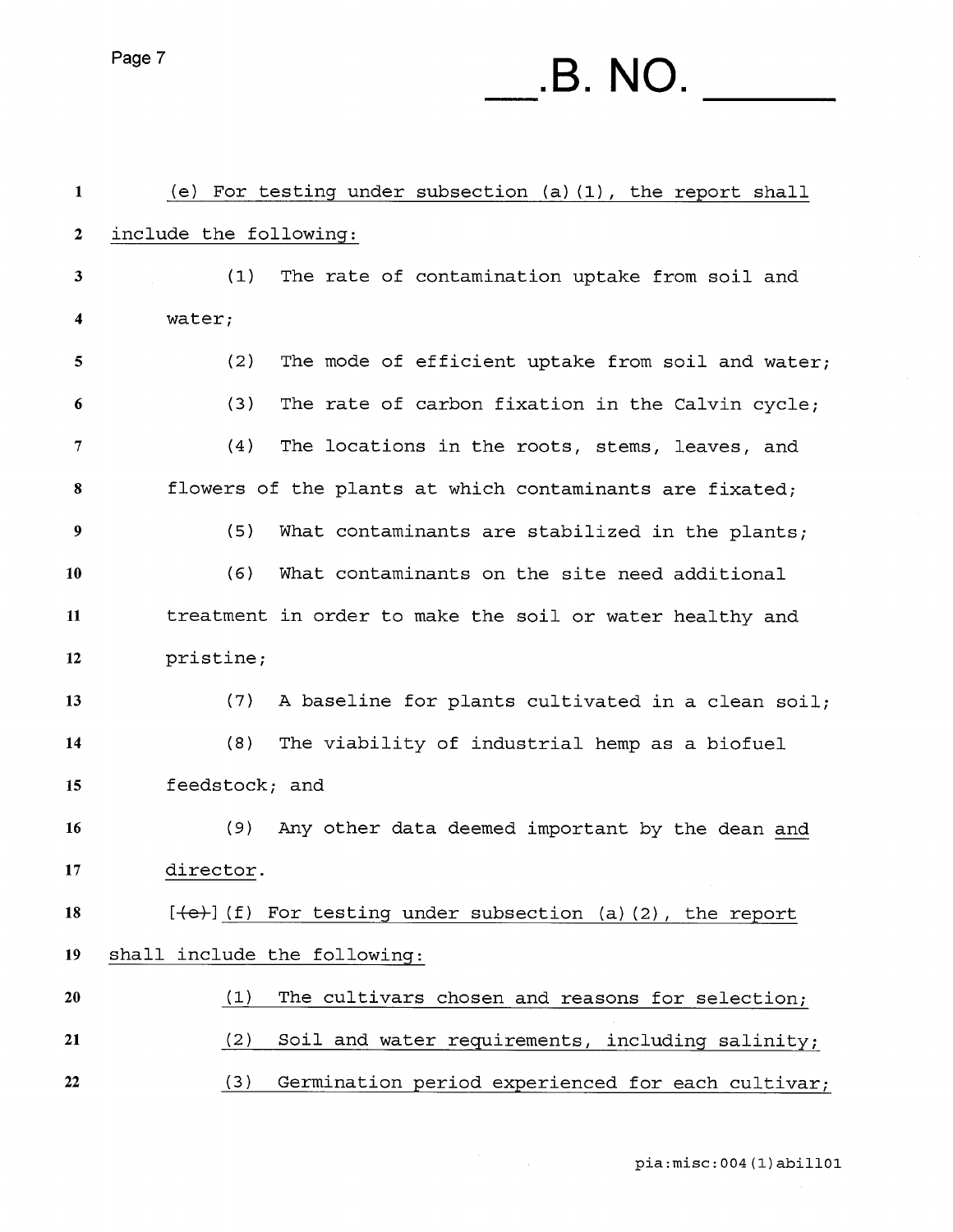## **.B. NO.**

| $\mathbf{1}$ | (4)<br>Notable disease, pest, and weed management               |
|--------------|-----------------------------------------------------------------|
| $\mathbf{2}$ | issues;                                                         |
| 3            | (5)<br>Nutrient and fertilizer requirements;                    |
| 4            | (6)<br>Yield potential for each cultivar during various         |
| 5            | growing periods, including seed oil yield, biomass yield,       |
| 6            | and potential for meal for either livestock or human            |
| 7            | consumption;                                                    |
| 8            | Harvesting recommendations and overall<br>(7)                   |
| 9            | performance results; and                                        |
| 10           | (8)<br>Any other data deemed important by the dean and          |
| 11           | director.                                                       |
| 12           | For purposes of this Act, the term "industrial hemp"<br>(g)     |
| 13           | means the plant Cannibis sativa L. and any part of that plant,  |
| 14           | whether growing or not, with a delta-9 tetrahydrocannabinol     |
| 15           | concentration of not more than 0.3 per cent on a dry weight     |
| 16           | basis. Any plant that meets the definition of "industrial hemp" |
| 17           | under this Act shall not constitute "marijuana" as defined in   |
| 18           | section 329-1 or 712-1240, Hawaii Revised Statutes."            |
| 19           | SECTION 3. Act 56, Session Laws of 2014, is amended by          |
| 20           | amending section 3 to read as follows:                          |
| 21           | "(a) No person shall be subject to any civil or criminal        |
| 22           | sanctions in this State for growing or possessing industrial    |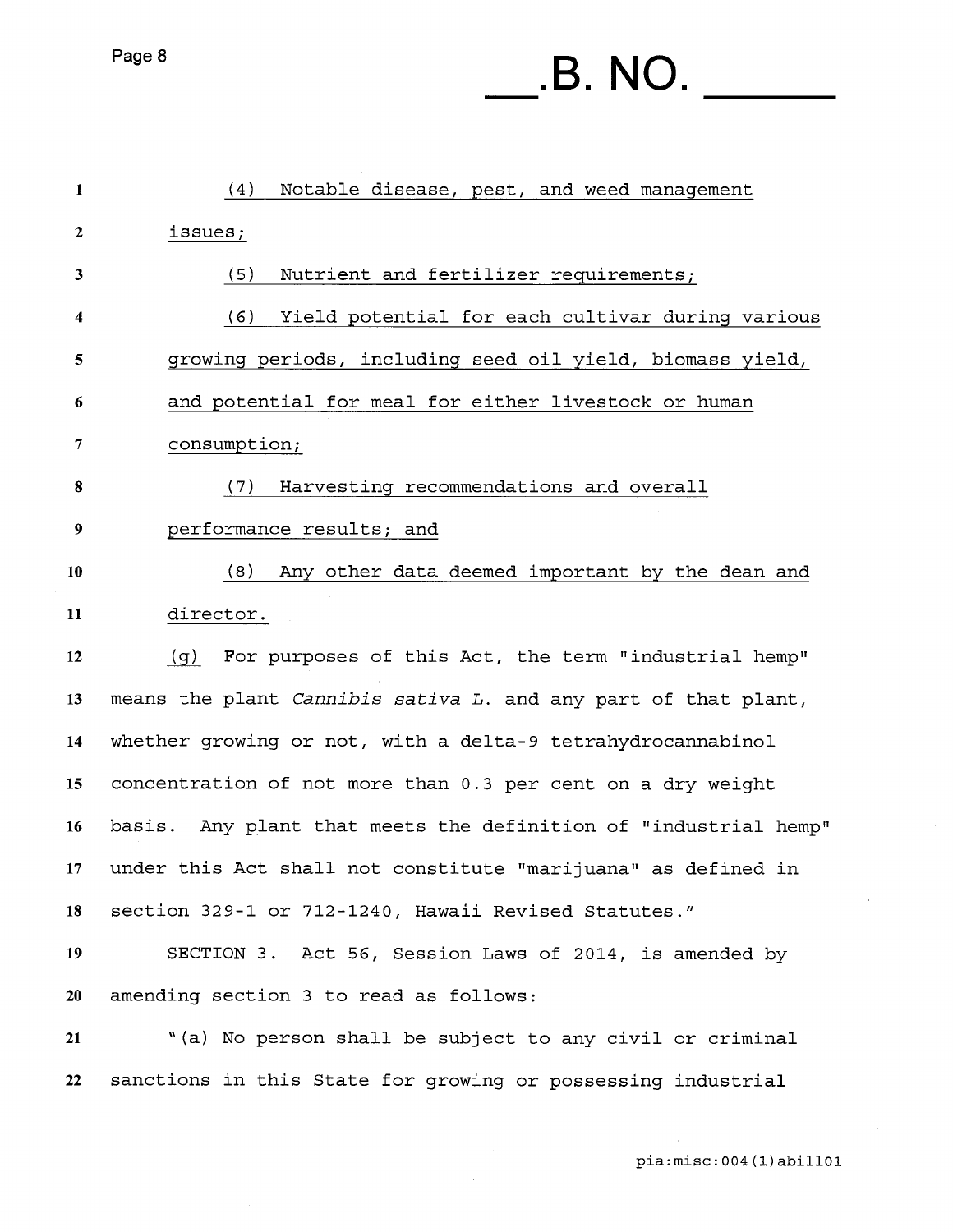Page 9

1 hemp; provided that the person's growing or possessing of 2 industrial hemp is part of the individual's participation in 3 [the] a two-year industrial hemp [remediation and biofuel crop] 4 research program authorized under this Act and the person's 5 participation is in full compliance with the requirements of the 6 program.

**.B. NO.** 

7 (b) The department of agriculture shall test and monitor 8 the plants growing on the test sites to ensure that no marijuana 9 is grown on the sites. If marijuana is found to be growing or 10 being cultivated on  $[the]$  a test site, then the research project 11 on that site shall cease immediately."

12 SECTION 4. Act 56, Session Laws of 2014, is amended by 13 amending section 4 to read as follows:

14 "This Act shall take effect on July 1, 2014, and shall be 15 repealed on July 1, [201G] 2018."

16 SECTION 5. Statutory material to be repealed is bracketed 17 and stricken. New statutory material is underscored.

- 18
- 

19 INTRODUCED BY:

20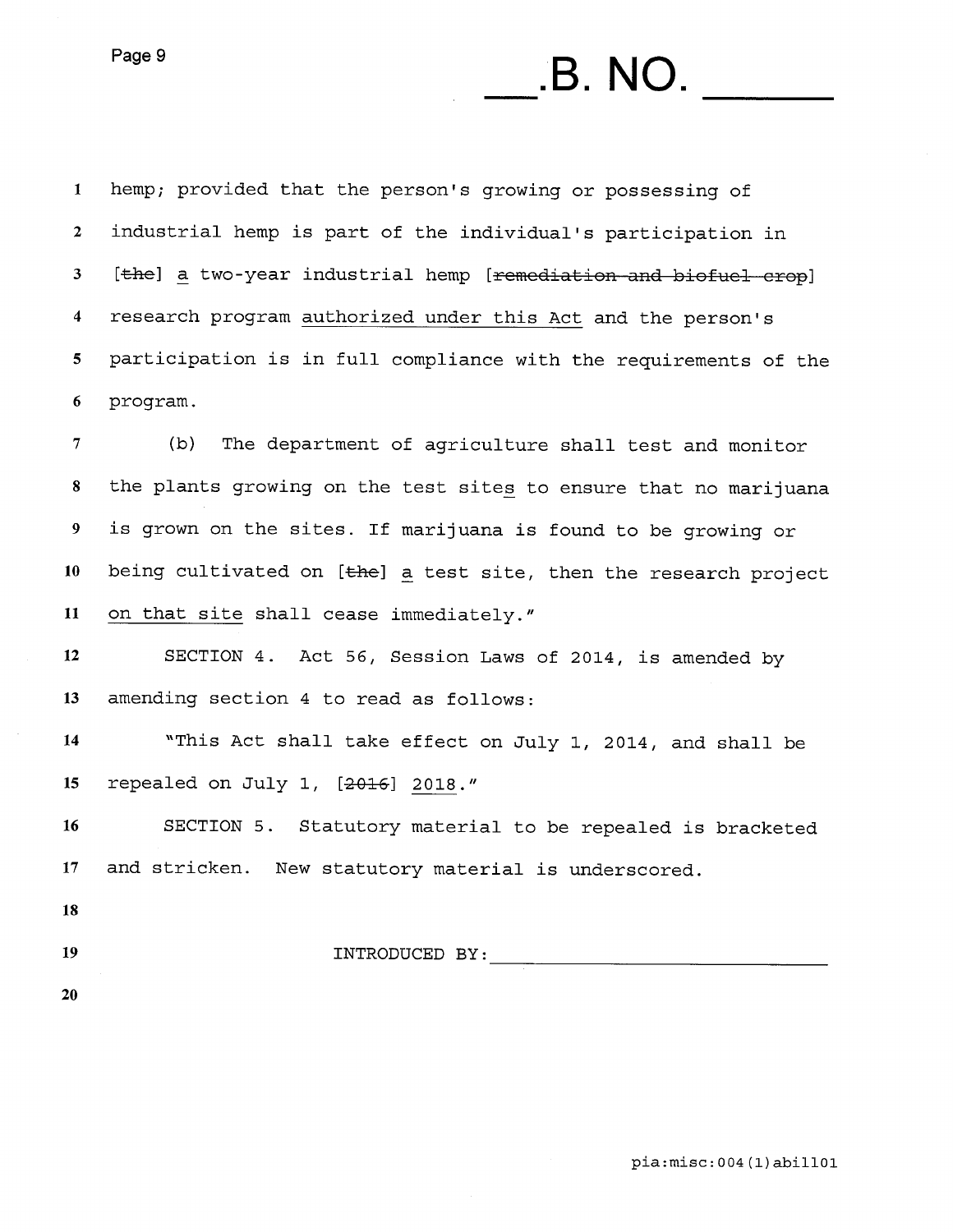# **Resolution**

**No.** 

#### APPROVING FOR INCLUSION IN THE 2015 MAUI COUNTY LEGISLATIVE PACKAGE A STATE BILL RELATING TO COMMUNITY MEETINGS

WHEREAS, according to current interpretations of the State Sunshine Law (Part I, Chapter 92, Hawaii Revised Statutes), county council members are limited in their ability to attend a variety of community meetings; and

WHEREAS, all nine Maui County Council members represent all County of Maui residents and are therefore interested in attending many types of community meetings on Lanai, Maui, and Molokai to engage with their constituents and learn about issues of concern; and

WHEREAS, Maui County Council members sometimes must leave community meetings or decline invitations to attend community meetings, to ensure compliance with the Sunshine Law, resulting in distress or confusion among some meeting attendees and other members of the public; and

WHEREAS, enactment of State legislation to allow county council members to attend community meetings without fear of violating the Sunshine Law would promote greater transparency and accessibility in county government; now, therefore,

BE IT RESOLVED by the Council of the County of Maui:

- 1. That the proposed State bill, attached as Exhibit "A", relating to community meetings, is approved for inclusion in the 2015 Maui County Legislative Package; and
- 2. That certified copies of this resolution be transmitted to the Mayor, County of Maui; the Governor, State of Hawaii; the Senate President, State of Hawaii; and the Speaker of the House of Representatives, State of Hawaii.

APPROVED AS TO FORM AND LEGALITY

Deputy Corporation Counsel County of Maui paf:dmr:13-220m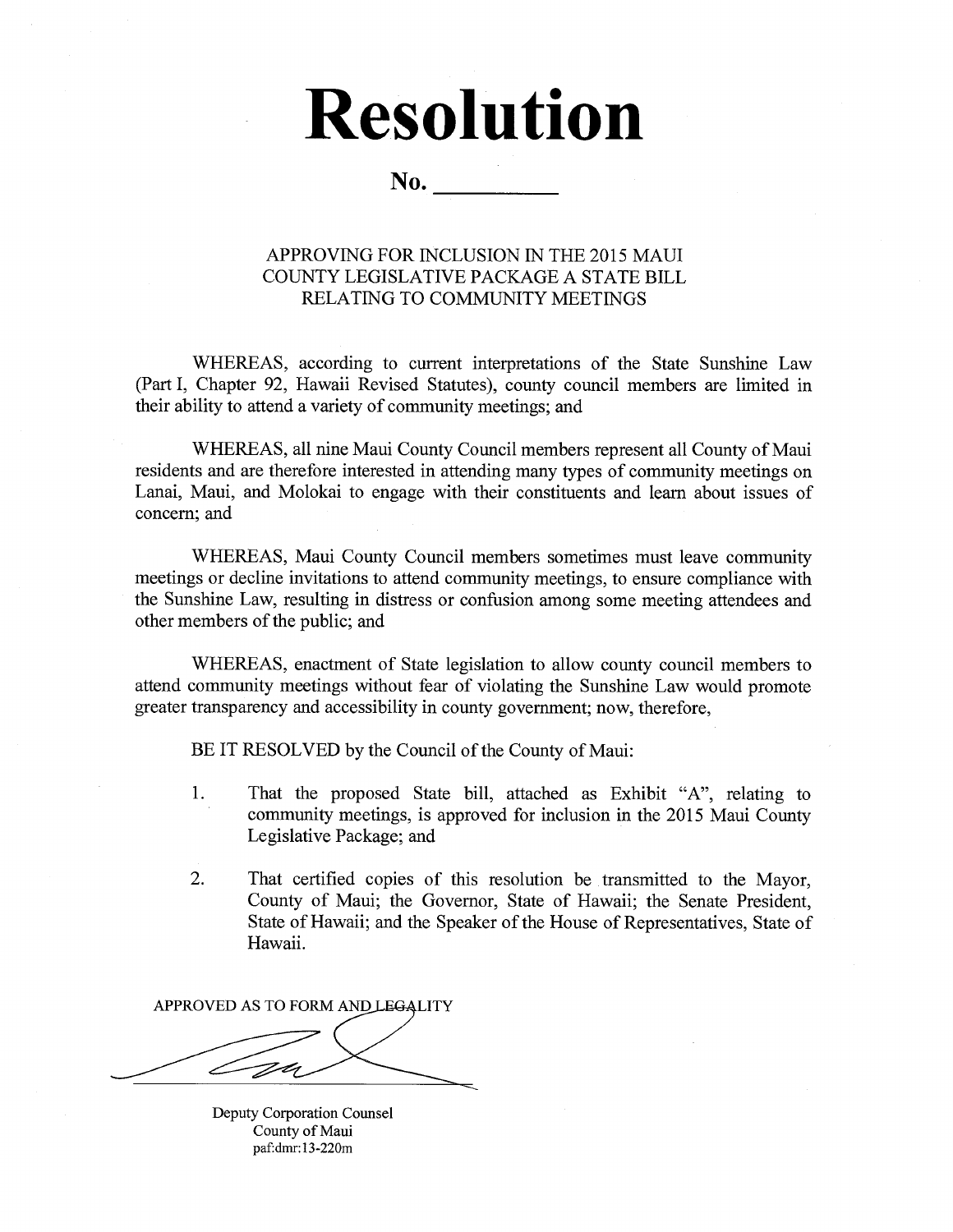**.B. NO.** 

## **A BILL FOR AN ACT**

RELATING TO COMMUNITY MEETINGS.

#### **BE IT ENACTED BY THE LEGISLATURE OF THE STATE OF HAWAII:**

**1** SECTION 1. Section 92-2.5, Hawaii Revised Statutes, is

2 amended to read as follows:

3 **"§92-2.5 Permitted interactions of members.** (a) Two **4** members of a board may discuss between themselves matters 5 relating to official board business to enable them to perform 6 their duties faithfully, as long as no commitment to vote is 7 made or sought and the two members do not constitute a quorum of **8** their board.

9 (b) Two or more members of a board, but less than the **10** number of members which would constitute a quorum for the board, 11 may be assigned to:

**12** (1) Investigate a matter relating to the official business 13 of their board; provided that:

**14** (A) The scope of the investigation and the scope of 15 each member's authority are defined at a meeting of the board;

**16** (B) All resulting findings and recommendations are 17 presented to the board at a meeting of the board; and

(C) Deliberation and decisionmaking on the matter 19 investigated, if any, occurs only at a duly noticed meeting of the board held subsequent to the meeting at which the findings and recommendations of the investigation were presented to the board; or

23 (2) Present, discuss, or negotiate any position which the **24** board has adopted at a meeting of the board; provided that the 25 assignment is made and the scope of each member's authority is 26 defined at a meeting of the board prior to the presentation, 27 discussion, or negotiation.

 $$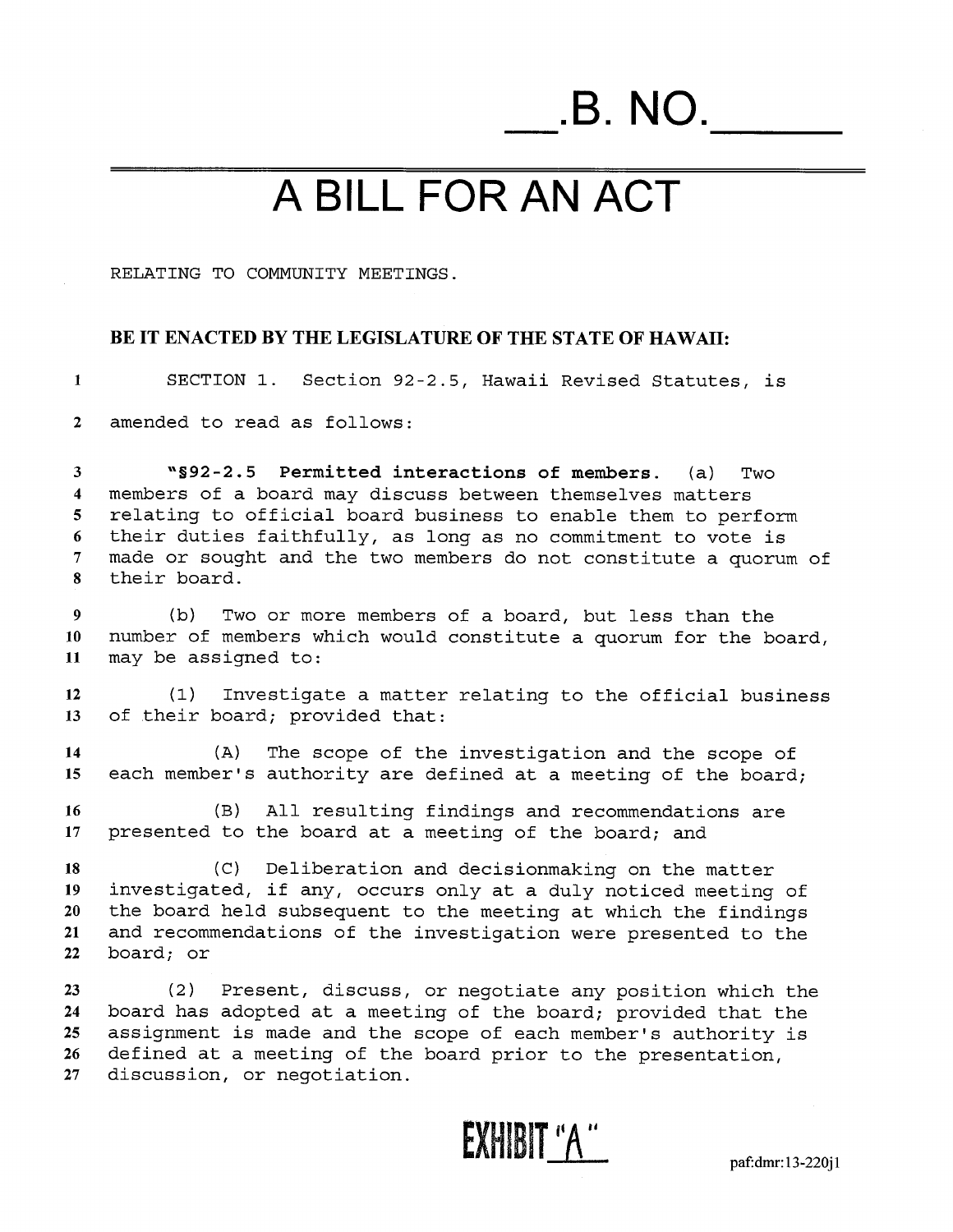1 (c) Discussions between two or more members of a board, 2 but less than the number of members which would constitute a 3 quorum for the board, concerning the selection of the board's 4 officers may be conducted in private without limitation or 5 subsequent reporting.

6 (d) Board members present at a meeting that must be 7 canceled for lack of quorum or terminated pursuant to section 8 92-3.5(c) may nonetheless receive testimony and presentations on 9 items on the agenda and question the testifiers or presenters; 10 provided that:

11 (1) Deliberation or decisionmaking on any item, for which 12 testimony or presentations are received, occurs only at a duly 13 noticed meeting of the board held subsequent to the meeting at 14 which the testimony and presentations were received;

15 (2) The members present shall create a record of the oral 16 testimony or presentations in the same manner as would be 17 required by section 92-9 for testimony or presentations heard 18 during a meeting of the board; and

19 (3) Before its deliberation or decisionmaking at a 20 subsequent meeting, the board shall:

21 (A) Provide copies of the testimony and presentations 22 received at the canceled meeting to all members of the board; 23 and

24 (B) Receive a report by the members who were present 25 at the canceled or terminated meeting about the testimony and 26 presentations received.

27 (e) Two or more members of a board, but less than the 28 number of members which would constitute a quorum for the board, 29 may attend an informational meeting or presentation on matters 30 relating to official board business, including a meeting of 31 another entity, legislative hearing, convention, seminar, or 32 community meeting; provided that the meeting or presentation is 33 not specifically and exclusively organized for or directed 34 toward members of the board. The board members in attendance 35 may participate in discussions, including discussions among 36 themselves; provided that the discussions occur during and as 37 part of the informational meeting or presentation; and provided